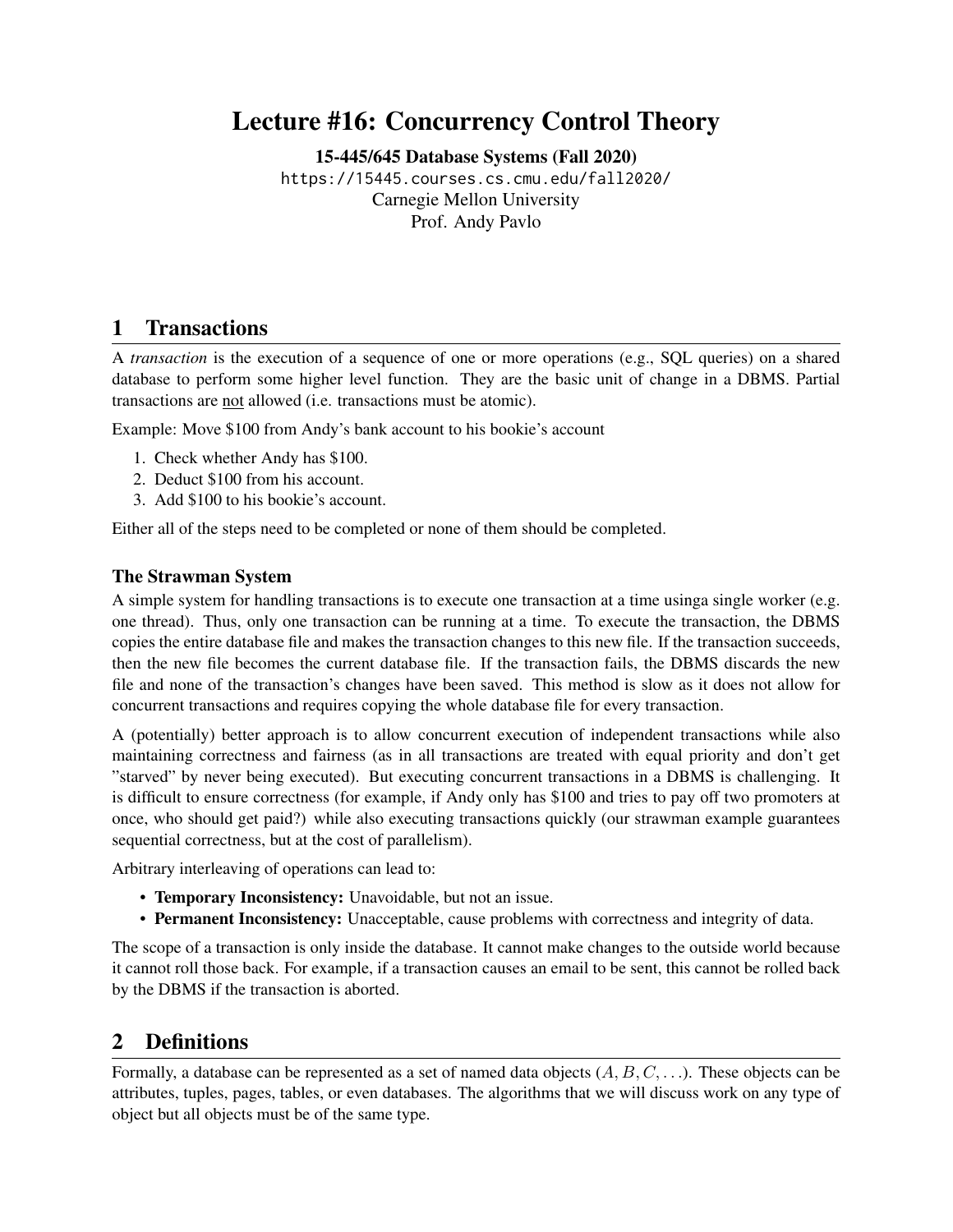A *transaction* is a sequence of read and write operations (i.e.,  $R(A), W(B)$ ) on those objects. To simplify discurssion, this definition assumes the database is a fixed size, so the operations can only be reads and updates, not inserts or deletions.

The boundaries of transactions are defined by the client. In SQL, a transaction starts with the BEGIN command. The outcome of a transaction is either COMMIT or ABORT. For COMMIT, either all of the transaction's modifications are saved to the database, or the DBMS overrides this and aborts instead.

For ABORT, all of the transaction's changes are undone so that it is like the transaction never happened. Aborts can be either self-inflicted or caused by the DBMS.

The criteria used to ensure the correctness of a database is given by the acronym ACID.

- Atomicity: Atomicity ensures that either all actions in the transaction happen, or none happen.
- Consistency: If each transaction is consistent and the database is consistent at the beginning of the transaction, then the database is guaranteed to be consistent when the transaction completes.
- Isolation: Isolation means that when a transaction executes, it should have the illusion that it is isolated from other transactions.
- Durability: If a transaction commits, then its effects on the database should persist.

### 3 ACID: Atomicity

The DBMS guarantees that transactions are **atomic**. The transaction either executes all its actions or none of them. There are two approaches to this:

#### Approach #1: Logging

DBMS logs all actions so that it can undo the actions of aborted transactions. It maintains undo records both in memory and on disk. Logging is used by almost all modern systems for audit and efficiency reasons.

#### Approach #2: Shadow Paging

The DBMS makes copies of pages modified by the transactions and transactions make changes to those copies. Only when the transaction commits is the page made visible. This approach is typically slower at runtime than a logging-based DBMS. However, one benefit is, if you are only single threaded, there is no need for logging, so there are less writes to disk when transactions modify the database. This also makes recovery simple, as all you need to do is delete all pages from uncommitted transactions. In general, though, better runtime performance is preferred over better recovery performance, so this is rarely used in practice.

### 4 ACID: Consistency

At a high level, consisitency means the "world" represented by the database is logically correct. All questions (i.e., queries) that the application asks about the data will return logically correct results. There are two notions of consistency:

Database Consistency: The database accurately represents the real world entity it is modeling and follows integrity constraints. (E.g. The age of a person cannot not be negative). Additionally, transactions in the future should see the effects of transactions committed in the past inside of the database.

Transaction Consistency: If the database is consistent before the transaction starts, it will also be consistent after. Ensuring transaction consistency is the application's responsibility.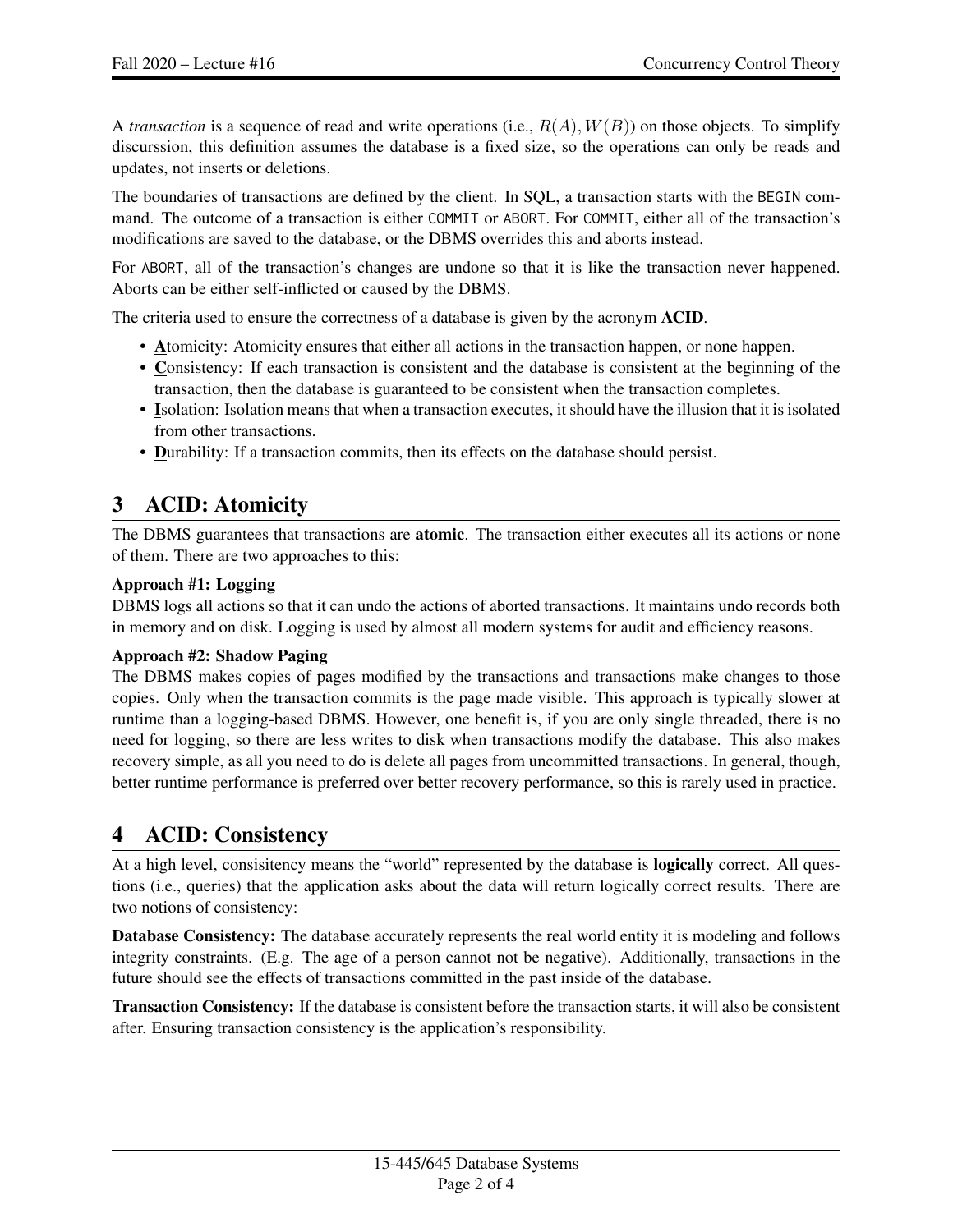## 5 ACID: Isolation

The DBMS provides transactions the illusion that they are running alone in the system. They do not see the effects of concurrent transactions. This is equivalent to a system where transactions are executed in serial order (i.e., one at a time). But to achieve better performance, the DBMS has to interleave the operations of concurrent transactions while maintaining the illusion of isolation.

#### Concurrency Control

A *concurrency control protocol* is how the DBMS decides the proper interleaving of operations from multiple transactions at runtime.

There are two categories of concurrency control protocols:

- 1. Pessimistic: The DBMS assumes that transactions will conflict, so it doesn't let problems arise in the first place.
- 2. Optimistic: The DBMS assumes that conflicts between transactions are rare, so it chooses to deal with conflicts when they happen after the transactions commit.

The order in which the DBMS executes operations is called an *execution schedule*. The goal of a concurrency control protocol is to generate an execution schedule that is is equivalent to some serial execution:

- Serial Schedule: Schedule that does not interleave the actions of different transactions.
- Equivalent Schedules: For any database state, if the effect of execution the first schedule is identical to the effect of executing the second schedule, the two schedules are equivalent.
- Serializable Schedule: A serializable schedule is a schedule that is equivalent to any serial execution of the transactions. Different serial executions can produce different results, but all are considered "correct".

A *conflict* between two operations occurs if the operations are for different transactions, they are performed on the same object, and at least one of the operations is a write. There are three variations of conflicts:

- Read-Write Conflicts ("Unrepeatable Reads"): A transaction is not able to get the same value when reading the same object multiple times.
- Write-Read Conflicts ("Dirty Reads"): A transaction sees the write effects of a different transaction before that transaction committed its changes.
- Write-Write conflict ("Lost Updates"): One transaction overwrites the uncommitted data of another concurrent transaction.

There are two types for serializability: (1) *conflict* and (2) *view*. Neither definition allows all schedules that one would consider serializable. In practice, DBMSs support conflict serializability because it can be enforced efficiently.

#### Conflict Serializability

Two schedules are *conflict equivalent* if they involve the same operations of the same transactions and every pair of conflicting operations is ordered in the same way in both schedules. A schedule S is *conflict serializable* if it is conflict equivalent to some serial schedule.

One can verify that a schedule is conflict serializable by swapping non-conflicting operations until a serial schedule is formed. For schedules with many transactions, this becomes too expensive. A better way to verify schedules is to use a *dependency graph* (precedence graph).

In a dependency graph, each transaction is a node in the graph. There exists a directed edge from node  $T_i$ to  $T_j$  iff an operation  $O_i$  from  $T_i$  conflicts with an operation  $O_j$  from  $T_j$  and  $O_i$  occurs before  $O_j$  in the